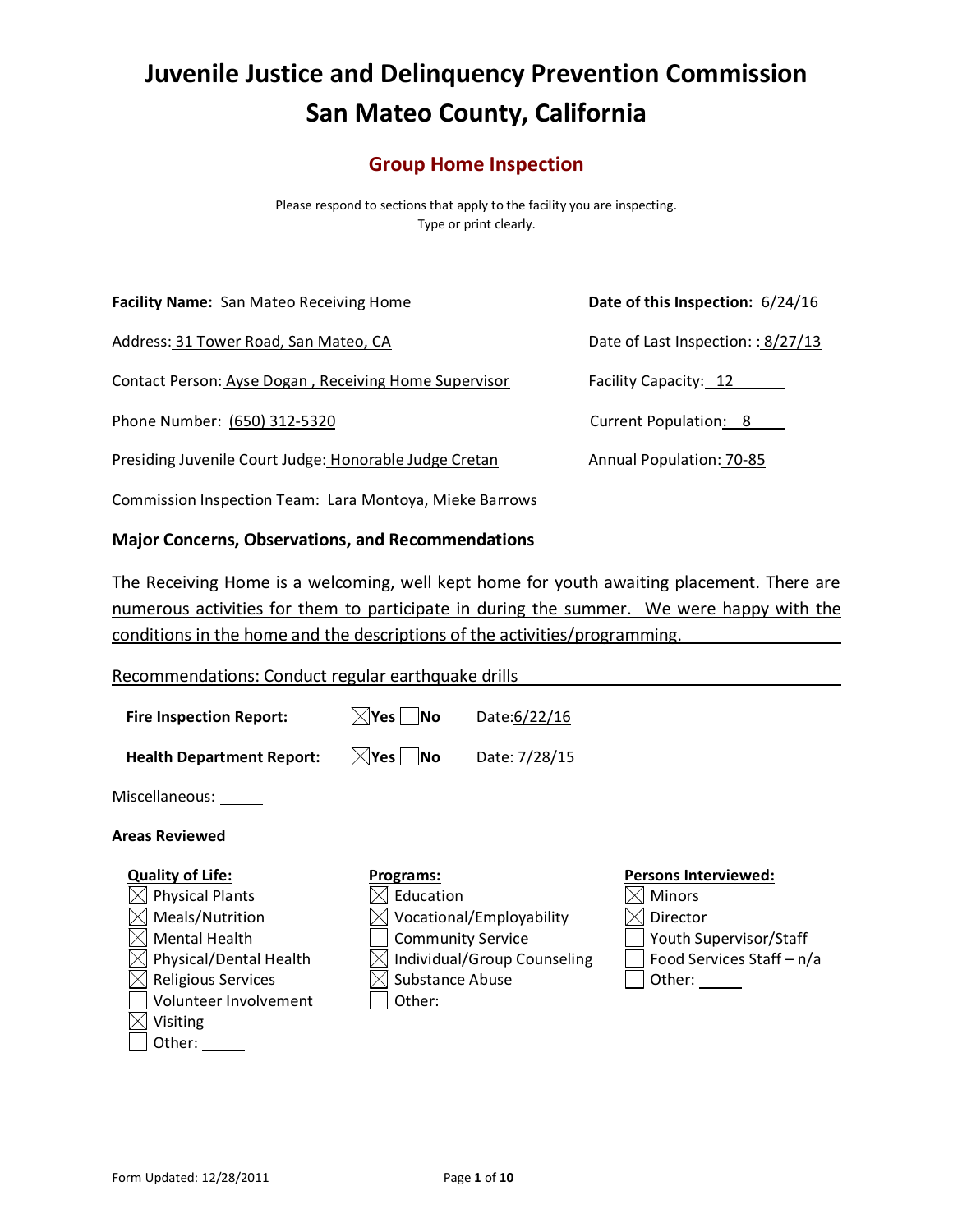Stated purpose of facility: The Receiving Home is a county run, 30-day shelter for dependent youth awaiting placement. The staff at the Receiving Home also manage short term, long term and medically fragile placements for the county. They support foster homes as well. While there is normally a maximum stay of 30 days, youth can be court ordered to stay longer (e.g., to finish school if there is no placement near school, for transgender youth where placement is difficult to find).

Their mission statement is "To provide culturally relevant and trauma informed services for the stability, support and nurturing of residents; to help them strengthen their skills, encourage positive attitudes and to assist them in attaining their educational goals. We will respect the rights of residents to explore life's options and to maximize their individual potential."

Type of operating license: CCL group home License number: 415650019

Most recent licensing inspection: 02-09-15

Rating level: They are not assigned a level because they are a shelter, but they estimate that they are the equivalent of a level 12.

Target population of juveniles: Youth needing temporary shelter while finding more permanent placement

Age range of juveniles: 6-17

Juveniles' home counties: San Mateo and many other counties - Southern California, Sacramento, out of state. Will house runaways until arrangements can be made to return them to their home county.

**Pre-Plan for Emergencies: Yes No Date of Last Drill:**

Comments: They have annual staff training on handling emergencies. Information is posted. They have a monthly fire drill. They have an emergency food supply and if they need to evacuate, they would go to Canyon Oaks. They have a van that can take all the residents. They do not have any regular earthquake drills.

# **Staffing**

**Describe staff specialties**: Mental health clinician that does placement and mental health assessments; Staff with Masters in Drug and Alcohol; Staff with Masters in Social Work. Also have staff with interesting skills/hobbies to engage youth in other activities. For example, there are a few musicians who will play music with the youth.

**Describe staff including numbers, background, ethnicity, language: 6 shelter care counselors; 1 full** time clerk; 1 full time custodian; 13 extra help. Mostly women.

Ethnicities: Middle Eastern, Islamic, African American, Asian American, Latina, Caucasian

Languages: English, Spanish, Arabic, Vietnamese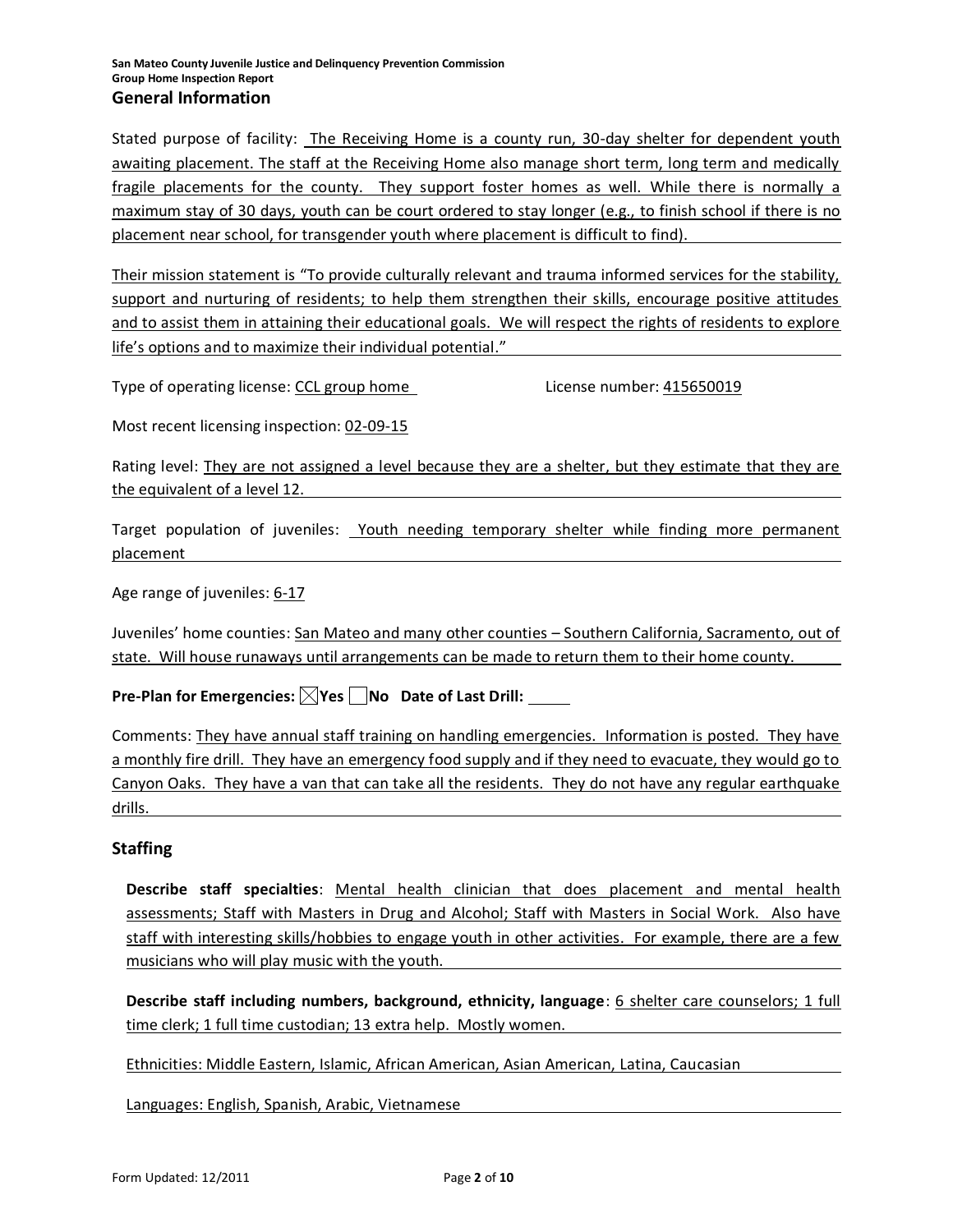**San Mateo County Juvenile Justice and Delinquency Prevention Commission Group Home Inspection Report**

**Educational requirements for Staff**: For permanent staff, they generally require a minimum of 18 months of experience providing advice, assistance, supervision and direction to dependent and neglected adolescent age children. Two staff have A.A. degrees, most have B.A. or B.S. and about 5 have Master's degrees.

**Training provided for staff**: When they start, staff receive 72 hours of shadowing other staff. Senior Shelter Care Counselor Stacy Rusu provides one on one training as well. On their first day, new staff are given a packet that they complete. The training staff has to initial every area that is covered during training. There are also questions that the new staff need to read from the handbook and answer. They are mandated to be CPR/First Aid and CPI (nonviolent crisis intervention) certified. Also, the Receiving Home and Community Care Licensing mandate a minimum of 20 hours of training on various topics such as foster youth rights, trauma, etc throughout the year.

**Staff to minor ratio:** Awake 1:4 Sleeping 1:4

They adjust according to needs of group but always have the amount required by CCL.

**How is staff backup handled during grave-yard shift?:** Supervisors on call

**Describe staff turnover, including frequency and reason**: Low turnover; when staff do leave it is for employment opportunities, life changes with their families, retirement.

**Describe general staff and minor interactions:** Most of the youth were at the library during most of our visit but the interactions we did see were caring and respectful.

Comments: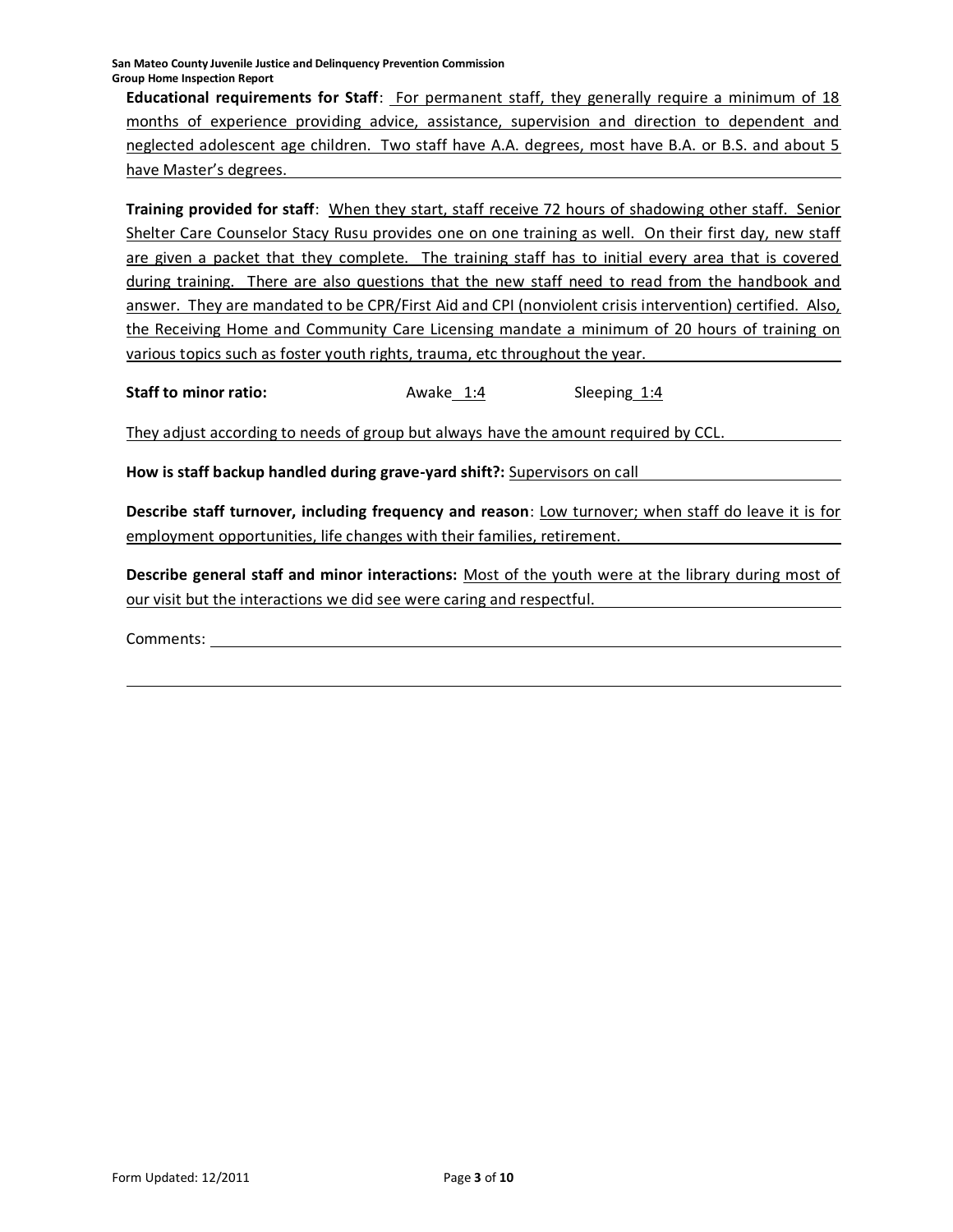# **Conditions of Grounds and Building Exterior**

**Give a general description of the property**: The Receiving Home is located on Tower Road next to Gateway school. It is a pleasant building with some outdoor recreation area. The building is locked to outsiders (residents are not locked in).

**Give a general description of the main facility including housekeeping and sanitation:** The Receiving Home is neat and clean with a welcoming feel. There are several common areas with furniture, games, TV and other recreation options.

**Lawns:** <u>Acceptable</u> Unacceptable: n/a

**Playing Fields:** Acceptable Unacceptable: n/a

**Blacktop:**  $\boxtimes$  Acceptable Unacceptable:

**Paint:**  $\boxtimes$  Acceptable Unacceptable

**Roof:**  $\boxtimes$  Acceptable  $\Box$  Unacceptable:

**Drains and Gutters:** Acceptable Unacceptable: didn't observe

**General Appearance:** Acceptable Unacceptable:

# **Condition of Interior of Building**

**Walls:**  $\boxed{\diagdownarrow}$ Acceptable  $\boxed{\Box}$  Unacceptable:

**Paint:**  $\boxtimes$  Acceptable  $\Box$  Unacceptable: they are waiting for the county to paint certain areas in the home

**Floors:**  $\boxtimes$  Acceptable  $\Box$  Unacceptable:

**Ceilings:**  $\boxtimes$  Acceptable Unacceptable:

**Drains:**  $\boxtimes$  Acceptable Unacceptable:

**Plumbing Fixtures:**  $\boxtimes$  Acceptable Unacceptable:

Air Vents/Heating/Windows:  $\boxtimes$ Acceptable DUnacceptable:

**Smoke Alarms**:  $\boxtimes$  Acceptable Unacceptable: they have carbon monoxide detectors, too

**Storage of Cleaning Fluids/Chemicals:** Acceptable Unacceptable: All chemicals are locked in two storage rooms. One is in the kitchen and the other is off the games room closest to the Supervisor's office.

**Recreation/Sports Equipment:**  $\boxtimes$  Acceptable  $\Box$  Unacceptable:

Hallways Clear/Doors Propped Open:  $\boxtimes$ Acceptable  $\Box$ Unacceptable: \_\_\_\_\_\_\_\_\_\_\_\_\_\_\_\_\_\_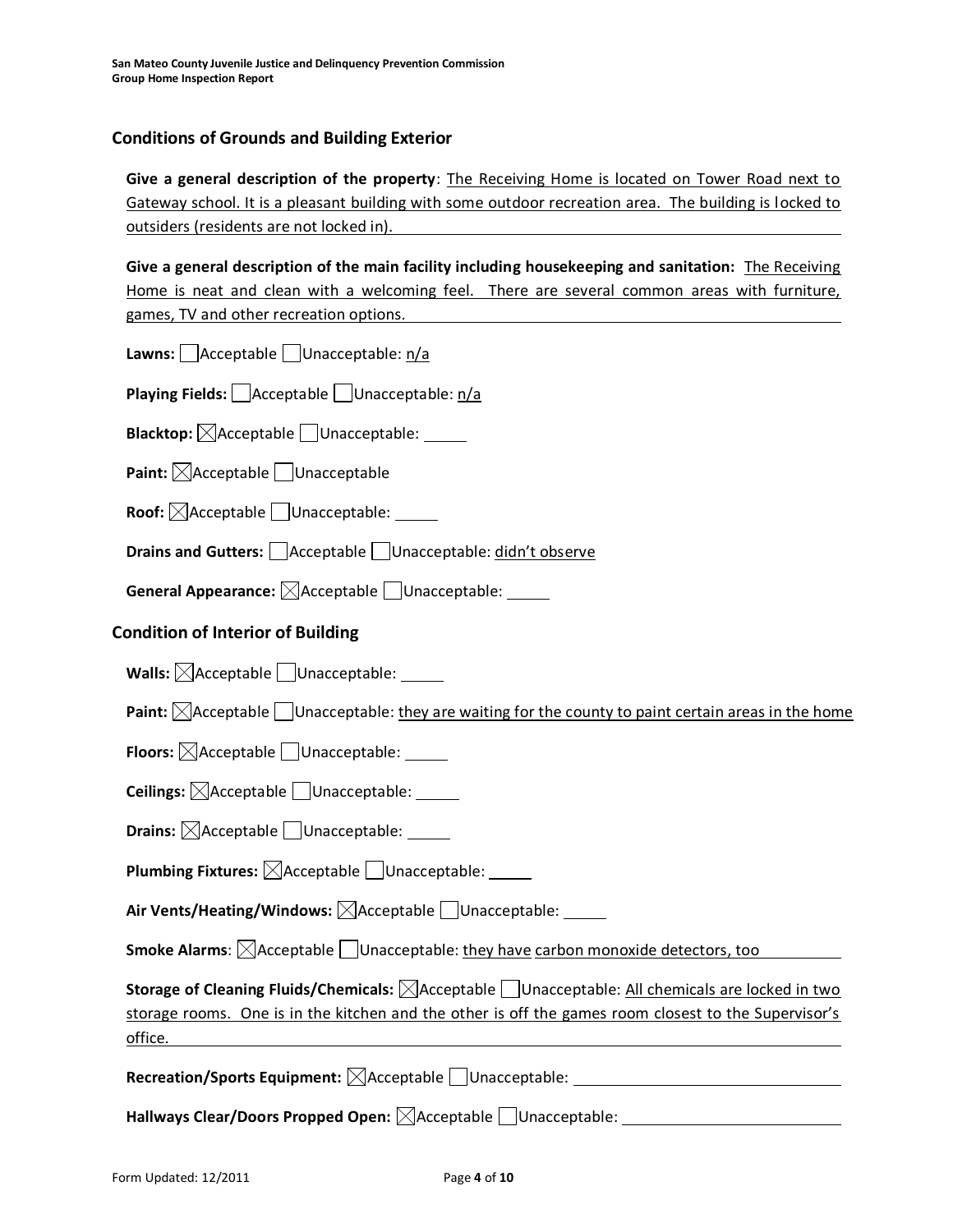| San Mateo County Juvenile Justice and Delinquency Prevention Commission<br><b>Group Home Inspection Report</b>                                                                                                                                                                                                                                                                                                                                                                                                                                                     |
|--------------------------------------------------------------------------------------------------------------------------------------------------------------------------------------------------------------------------------------------------------------------------------------------------------------------------------------------------------------------------------------------------------------------------------------------------------------------------------------------------------------------------------------------------------------------|
|                                                                                                                                                                                                                                                                                                                                                                                                                                                                                                                                                                    |
| Art, Books, Personal Items Allowed in Rooms: $\boxtimes$ Acceptable Unacceptable: Unacceptable 2001                                                                                                                                                                                                                                                                                                                                                                                                                                                                |
| Graffiti Present: Acceptable Unacceptable: none present Cambridge Controller and Acceptable Duncate Controller                                                                                                                                                                                                                                                                                                                                                                                                                                                     |
|                                                                                                                                                                                                                                                                                                                                                                                                                                                                                                                                                                    |
|                                                                                                                                                                                                                                                                                                                                                                                                                                                                                                                                                                    |
| Adequate Lighting: $\boxtimes$ Acceptable Unacceptable: ________________________________                                                                                                                                                                                                                                                                                                                                                                                                                                                                           |
|                                                                                                                                                                                                                                                                                                                                                                                                                                                                                                                                                                    |
| <b>Orientation of Minors</b>                                                                                                                                                                                                                                                                                                                                                                                                                                                                                                                                       |
| What is in intake process for the facility?: When the youth arrive, they meet with the counselor and<br>social worker to go over the intake packet. They get a tour of the facility and are issued toiletries and<br>clothing as needed.<br><u> 1989 - Johann Stein, mars an deutscher Stein († 1989)</u>                                                                                                                                                                                                                                                          |
| Are minors oriented to the house rules and procedures?: $\boxtimes$ Yes $\Box$ No Explain: Reviewed as part of<br>intake process.                                                                                                                                                                                                                                                                                                                                                                                                                                  |
| Are house rules and grievance procedures posted?: XYes INo Explain: Posted                                                                                                                                                                                                                                                                                                                                                                                                                                                                                         |
| What is in place to ensure that these rules and procedures are understood by minors?: Rules are<br>reviewed and posted.                                                                                                                                                                                                                                                                                                                                                                                                                                            |
| Are clothing and possessions inventoried on arrival and departure?: $\boxtimes$ Yes $\Box$ No                                                                                                                                                                                                                                                                                                                                                                                                                                                                      |
| How are juvenile's clothing and possessions protected or stored?: Each resident has a bin located in<br>the central office where they can store items. This office is locked or staffed at all times.                                                                                                                                                                                                                                                                                                                                                              |
| Interviewed Minors: $\boxtimes$ Yes $\Box$ No Details:                                                                                                                                                                                                                                                                                                                                                                                                                                                                                                             |
| Commissioner met with one of the residents. Resident has been at the home for five months and<br>identifies as transgender. Resident reported feeling safe at the shelter and feels valued. Resident<br>stated staff provide a safe place to live and staff are easily accessible. When there is a disruptive<br>resident or crisis situation, staff isolates the others while diffusing the situation. If there are any<br>grievances, resident stated feeling comfortable speaking to staff directly and grievances are generally<br>acknowledged and addressed. |
| Resident reported that they are aware of shelter rules and are provided a handbook to refer back to.                                                                                                                                                                                                                                                                                                                                                                                                                                                               |
| Residents are allowed one hour of free time per day outside of the shelter. Residents are not granted<br>internet access and are able to use computers only to do homework and type papers. Cell phones are                                                                                                                                                                                                                                                                                                                                                        |

kept in the staff office. Residents are allowed use of cell phones - one resident at a time for limited time. They are not allowed to bring their cell phones in their room for confidentiality reasons.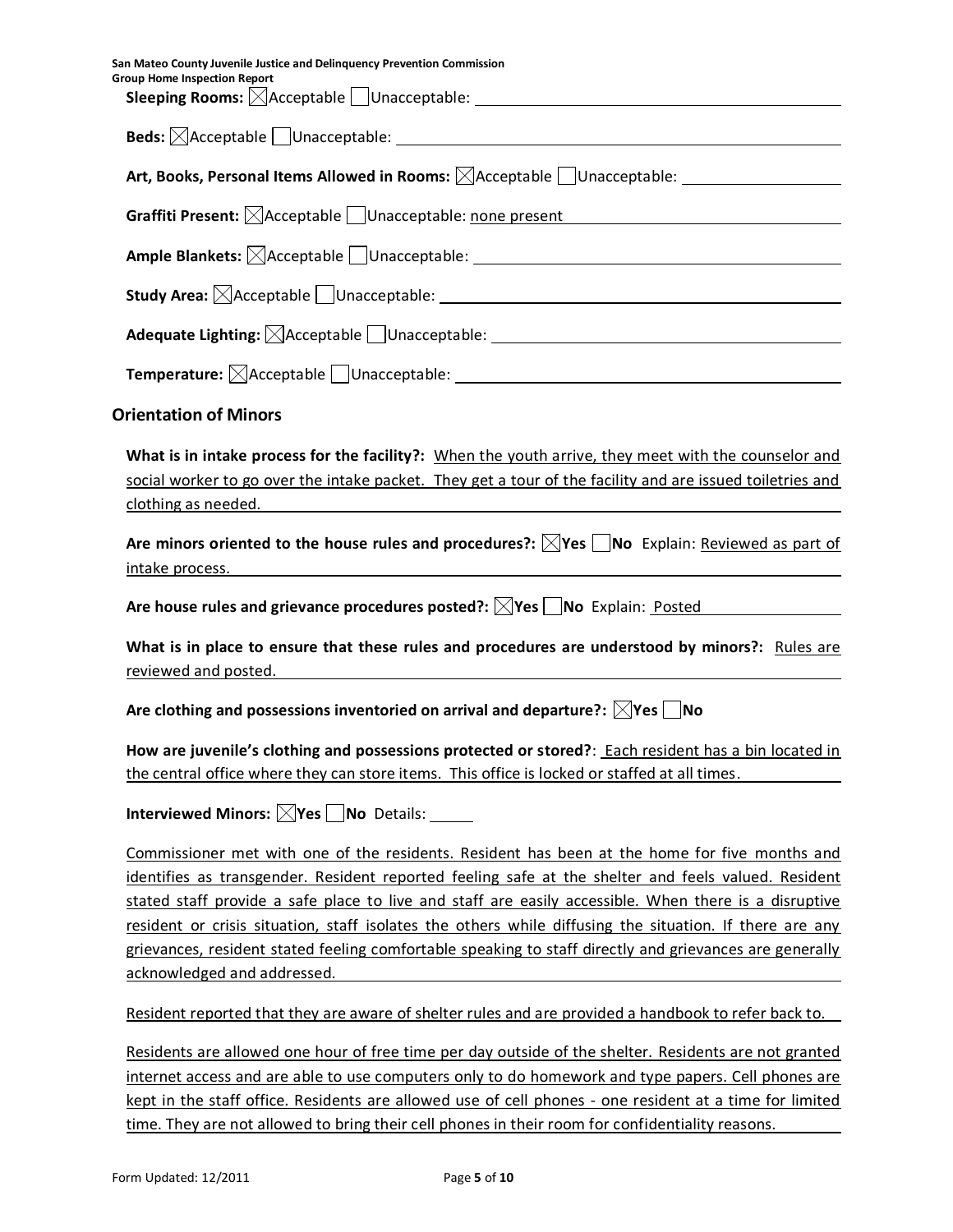**San Mateo County Juvenile Justice and Delinquency Prevention Commission Group Home Inspection Report**

Resident would like access to phones to listen to music. They are provided radios but are not able to download and listen to music of choice.

Resident expressed gratitude for being awarded extra curricular time and money through point system. Points are deducted for not following rules. Resident feels point system should be restructured and not punitive if resident shows and expresses genuine remorse or if resident shows empathy towards another resident. Resident does not feel points should be deducted for showing empathy by hugging when another resident is crying or in distress.

Residents are provided group therapy daily and have individual counselors/therapists that they meet with weekly. Resident reports feeling supported and having easy accessibility to counselors and therapists.

Resident requests more art supplies such as butcher paper and paint supplies. Resident states accessibility of books is a plus.

#### **Meals/Nutrition**

**Kitchen**:  $\boxtimes$  Acceptable Unacceptable: \_

**Do the youth share in preparation of meals?:**  $\boxtimes$ **Yes**  $\Box$ **No Details: Youth are welcome, but not** required, to share in preparation of meals. On Tuesday nights, they have supper club – volunteers come in to cook with the youth.

**Are meals served family style?: Yes No** Details:

Are minors permitted to converse during meals?:  $\boxtimes$ Yes  $\Box$ No Details:

Are staff present and supervising during meals?:  $\boxtimes$  Yes  $\Box$  No Details:

**Are weekly menus posted?: Yes No** Details:

Are servings ample, nutritious, appetizing?: **Yes** No Details: We were not there during meal time.

**Weaker minors protected from having food taken from them?:**  $\boxtimes$ **Yes**  $\Box$ **No** Details: This is not really a problem here.

Are snacks and beverages available?:  $\boxtimes$ Yes  $\Box$ No Details: Usually have a regular group snack time. Youth can also get snacks if they are hungry – if it's close to mealtime, they might be told to wait.

**How do you meet special nutritional needs?:** Special nutritional needs are accommodated. They will get them food to meet their dietary requirements.

**Length of time allowed to eat?:** As long as they need

**Mealtimes** (no more than 4 hours between meals, breakfast to dinner, without a snack)

**Breakfast: Lunch: Dinner:**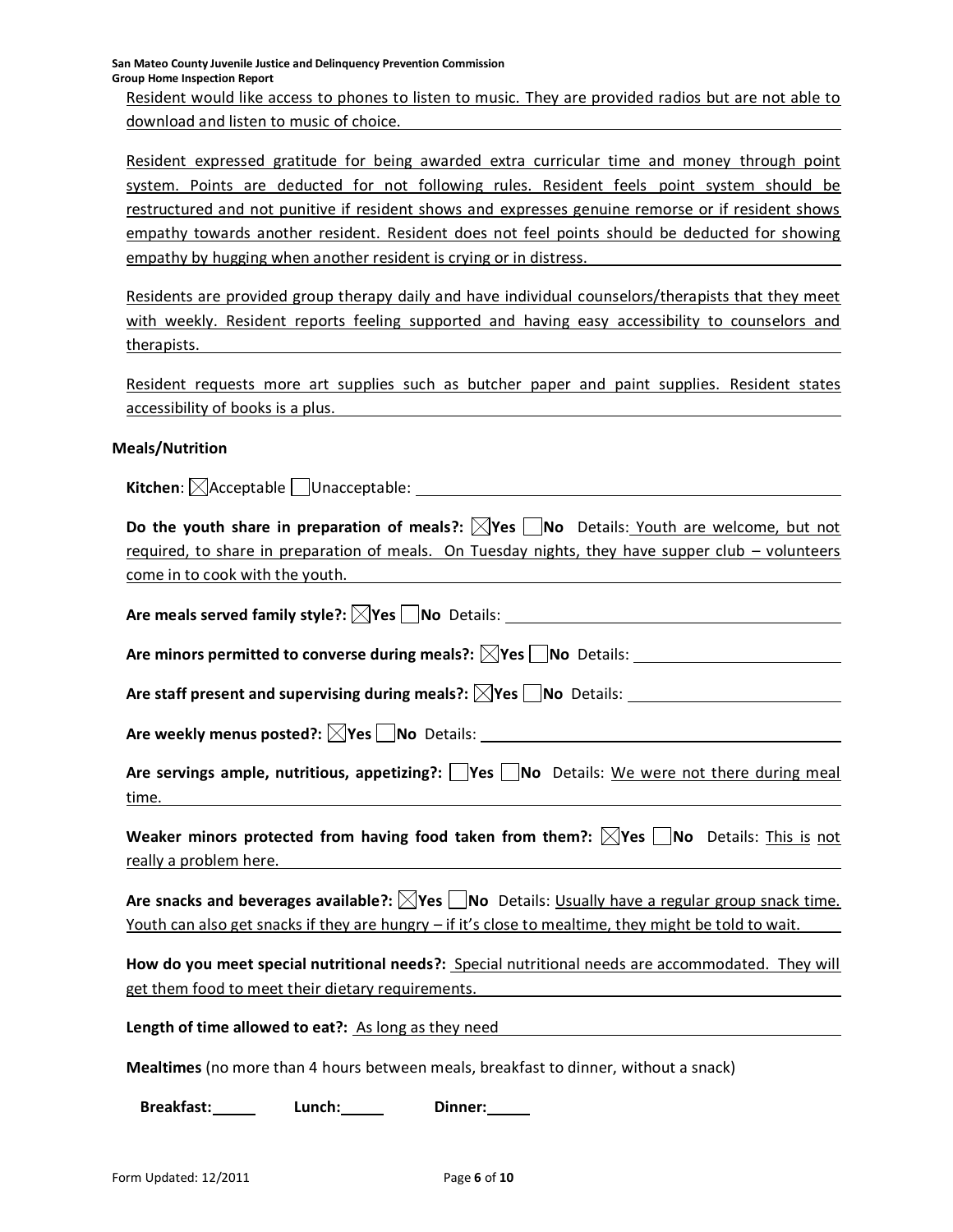Comments: According to youth interview, residents eat meals and snacks together and cannot leave kitchen area until everyone is done eating. The refrigerator is locked at all times and residents must ask permission to get food.

# **Personal Appearance of Minors**

| Appearance: $\boxtimes$ Acceptable $\Box$ Unacceptable:                                      |  |
|----------------------------------------------------------------------------------------------|--|
| <b>Showers</b> (frequency, privacy, supervised): $\boxtimes$ Acceptable $\Box$ Unacceptable: |  |
| <b>Condition of clothing</b> (clean, fit, etc.): $\boxtimes$ Acceptable $\Box$ Unacceptable: |  |
|                                                                                              |  |
| <b>Clothing appropriate to current weather:</b> $\boxtimes$ Acceptable $\Box$ Unacceptable:  |  |

Comments:

# **Programs**

**Recreation** (type, amount, etc.):  $\boxtimes$  Acceptable  $\Box$  Unacceptable: There are recreation options at the home. They also go on group outings together - Half Moon Bay beach, movies, Pier 39. The schedule reflected regular outings. If they are on level, youth can go on walks.

**Exercise** (daily schedule, amount, etc.):  $\boxtimes$  Acceptable  $\Box$  Unacceptable: Nothing specific is set, but exercise is encouraged. If they are on level, they can take a walk alone. Staff does group walks but generally youth like to go off grounds to parks (up to the Pier in SF, walks on the beach at Half Moon Bay). Youth earn more points toward their weekly allowance if they use exercise equipment.

**Access to Religious Services:**  $\boxtimes$  Acceptable  $\Box$  Unacceptable: Can request it – if staff can take them there, they will. Family can bring them. It is rarely requested.

**Access to Medical Services:**  $\boxtimes$  Acceptable  $\Box$  Unacceptable: Usually have a checkup at San Mateo General before they arrive. Work with teen clinic at San Mateo General if any issues arise while they are at the Receiving Home.

**Access to Mental Health Services:**  $\boxtimes$  Acceptable  $\Box$  Unacceptable: Work with 2 county psychiatrists as needed. Have individual therapy from BHRS 1-2x week.

**Individual Counseling:**  $\boxtimes$  Acceptable  $\Box$  Unacceptable: Have individual therapy from BHRS 1-2x week

**Group Counseling:**  $\boxtimes$  Acceptable  $\Box$  Unacceptable: Have nightly groups on life skills (bullying, how to get along, etc)

**Substance Abuse Counseling:**  $\boxtimes$  Acceptable  $\Box$  Unacceptable: They take youth to NA/AA. Can also to 1:1 counseling with staff

**Victim Awareness Classes:** Acceptable Unacceptable: none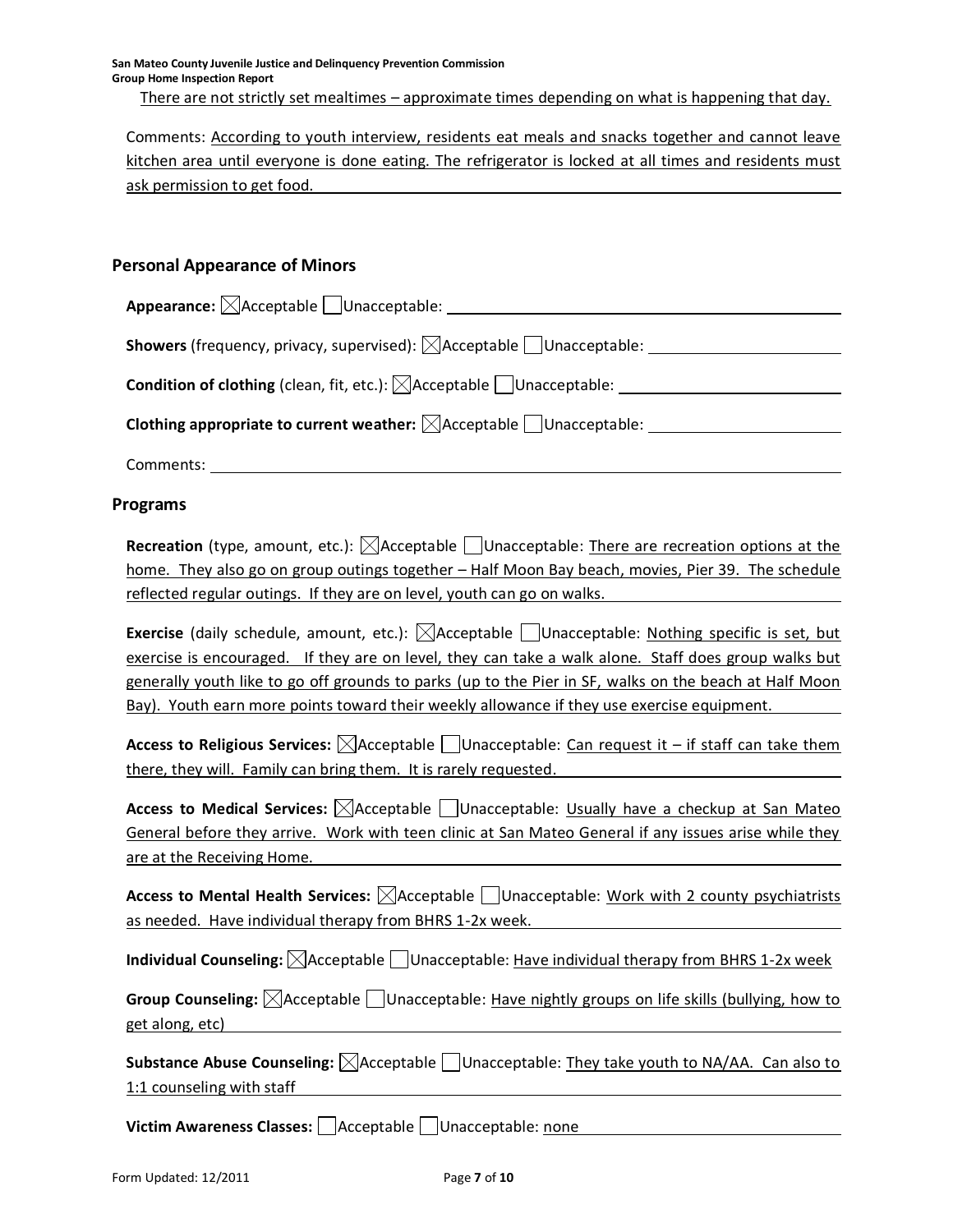**San Mateo County Juvenile Justice and Delinquency Prevention Commission Group Home Inspection Report Gang Awareness Classes: Yes No** Details: Rare to have issues

**Sexual Harassment Classes: Yes No** Details:

| Parenting Classes: $\Box$ Yes $\boxtimes$ No Details: They don't admit infants. They might have a young mother or |
|-------------------------------------------------------------------------------------------------------------------|
| pregnant teen. They would then have access to parenting classes through social worker.                            |

**Vocational Classes: Yes No** Details:

**Work Program: Yes No** Details:

Other:

# **Discipline of Minors**

Describe the discipline process of minors: They use a points program where youth earn privileges and allowance based on their behavior and cooperation. These points earn allowance (up to \$20/week) and privileges. They are never locked in their rooms. Staff is trained in CPI and use verbal deescalation and engagement to work with youth. For more serious offenses (ex: smoking pot on facility, fighting, suspended at school), youth will be considered 'off program'. This is a 3-day status where they lose privileges. If youth are very disruptive, staff can call the San Mateo County Sheriff. They are very responsive and will come and talk to the youth.

Ms. Dogan mentioned that she would like to simplify the existing point system.

Comments: In past inspections, there was a concern that youth could be put off level if they refused placement. This is no longer the case. If a youth refuses placement, staff will talk to them and explain the benefits but there are no negative consequences with regard to discipline levels.

# **Grievances**

**Grievance Process:**  $\boxtimes$  Acceptable  $\Box$  Unacceptable: Youth can talk to Ms. Dogan if they have a complaint. If they do not feel comfortable talking with her, they can talk to their social worker. For a formal complaint, they can call CCL – the number is posted in the common area.

**Number of grievances this year:** get about 2-4 informal complaints per year

**Trends and/or Comments:** There were no written complaints.

# **Correspondence / Telephone**

**Access US Mail?: Yes No** Details:

**Postage Free?:**  $\boxtimes$  **Yes**  $\Box$  **No** Details: Mail is stamped in another location by county

| Incoming/Outgoing Mail (Screened? Confidential?): $\boxtimes$ Yes $\Box$ No Details: As long as mail is |  |
|---------------------------------------------------------------------------------------------------------|--|
| addressed to the Receiving Home at 31 Tower Road, mail is not screened. If it is mailed to the general  |  |
| county address, all mail is opened and then directed to the receiving home. Outgoing mail is not        |  |
| screened but the sealed envelopes are sent to the county for stamping.                                  |  |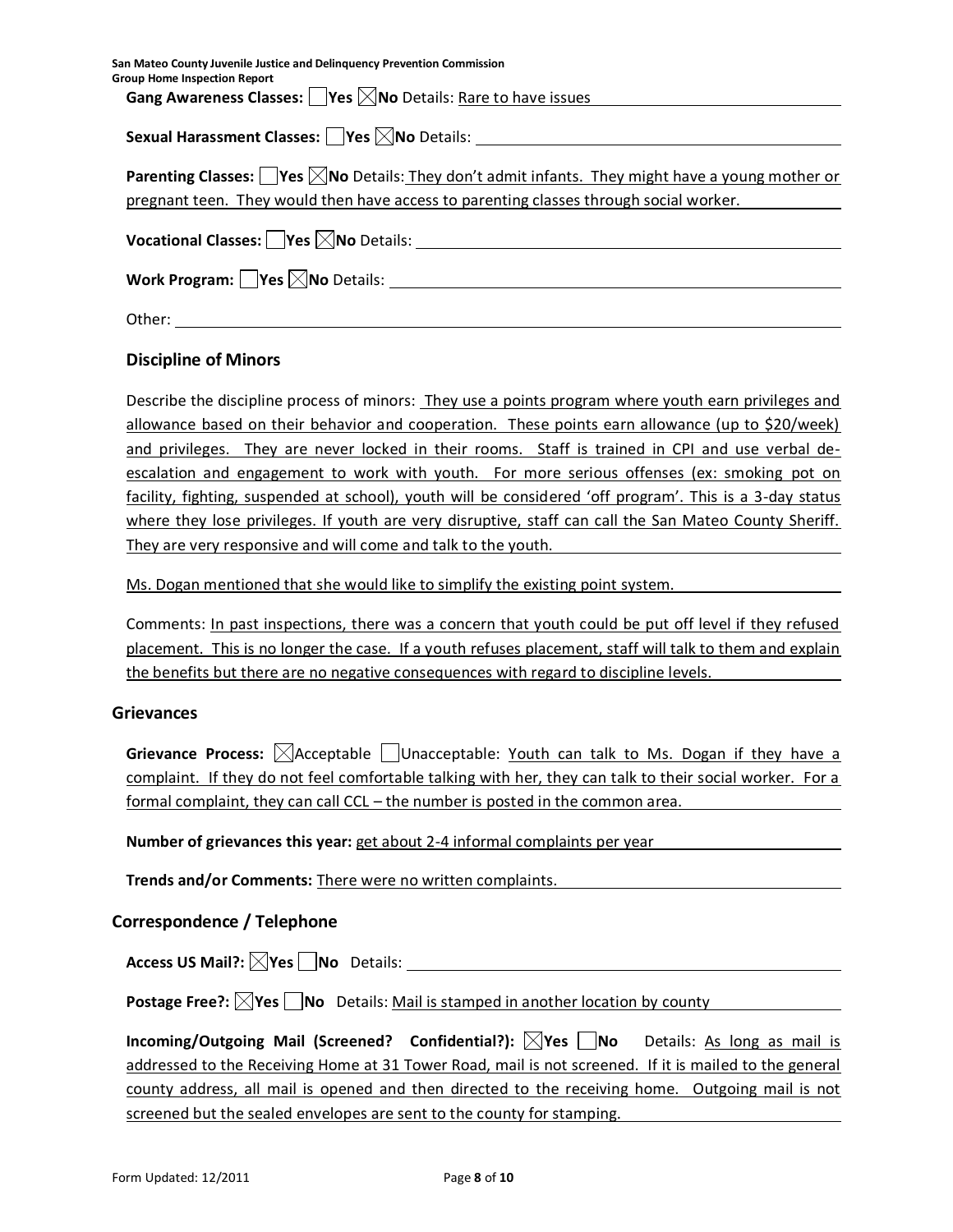| San Mateo County Juvenile Justice and Delinquency Prevention Commission<br><b>Group Home Inspection Report</b><br>Access to Telephone?: <b>Nes</b> Mo Details: Youth often have cell phones that they may use. Can                                                  |
|---------------------------------------------------------------------------------------------------------------------------------------------------------------------------------------------------------------------------------------------------------------------|
| also use landlines in the office. The contract of the contract of the contract of the contract of the contract of the contract of the contract of the contract of the contract of the contract of the contract of the contract                                      |
| <b>Visiting</b>                                                                                                                                                                                                                                                     |
| Special Events ______                                                                                                                                                                                                                                               |
| Visiting schedule is determined by social worker.<br>visiting schedule is determined by social worker.                                                                                                                                                              |
|                                                                                                                                                                                                                                                                     |
| Under what circumstances would visitation be restricted?: By the social worker or by court order                                                                                                                                                                    |
| Are visitation logs kept?: $\Box$ Yes $\Box$ No Details: Specific visitation logs are not kept by the home, but<br>visitors must sign in and out of facility. Visits are mentioned in the daily log and social workers<br>document visitation.                      |
|                                                                                                                                                                                                                                                                     |
| Staff Supervision: <b>MAcceptable</b> Unacceptable: Staff does not supervise visits. If supervision is<br>necessary, it is provided by social workers or family care workers.                                                                                       |
|                                                                                                                                                                                                                                                                     |
| Games or Activities Provided: $\boxtimes$ Yes $\Box$ No Details: $\_\_\_\_\_\_$                                                                                                                                                                                     |
| <b>School</b>                                                                                                                                                                                                                                                       |
| List the schools your residents attend: They try to keep youth in their home school district. It was<br>summer break during our inspection, but last semester they attended Carlmont High School, Ralston<br>Intermediate, Hillsdale High, Aragon High and Gateway. |
| How is transportation to school provided?: Schools are good about providing transportation. Older<br>youth will often take the public bus.                                                                                                                          |
| Are students able to participate in school-based extra curricular activities?: Yes                                                                                                                                                                                  |
| Is tutoring available?: Yes, it is arranged though the educational liaison. The county has a contract<br>with a tutoring agency and sometimes tutoring is provided by the school.                                                                                   |
| Adequate Supplies, Books, Paper, Computer?: They provide paper, etc. Some youth have their own<br>laptops. Receiving home also has laptops for youth to use for schoolwork and they can also use the<br>staff computer in the office.                               |
| Access to Computers/Internet?: $\boxtimes$ Yes $\Box$ No How is this managed?: Staff keep an eye on youth when<br>they are on the computer.                                                                                                                         |
| Describe the relationship between school and staff: There is an educational liaison from the San<br>Mateo County Office of Education that helps youth with registration (if necessary), transportation,                                                             |